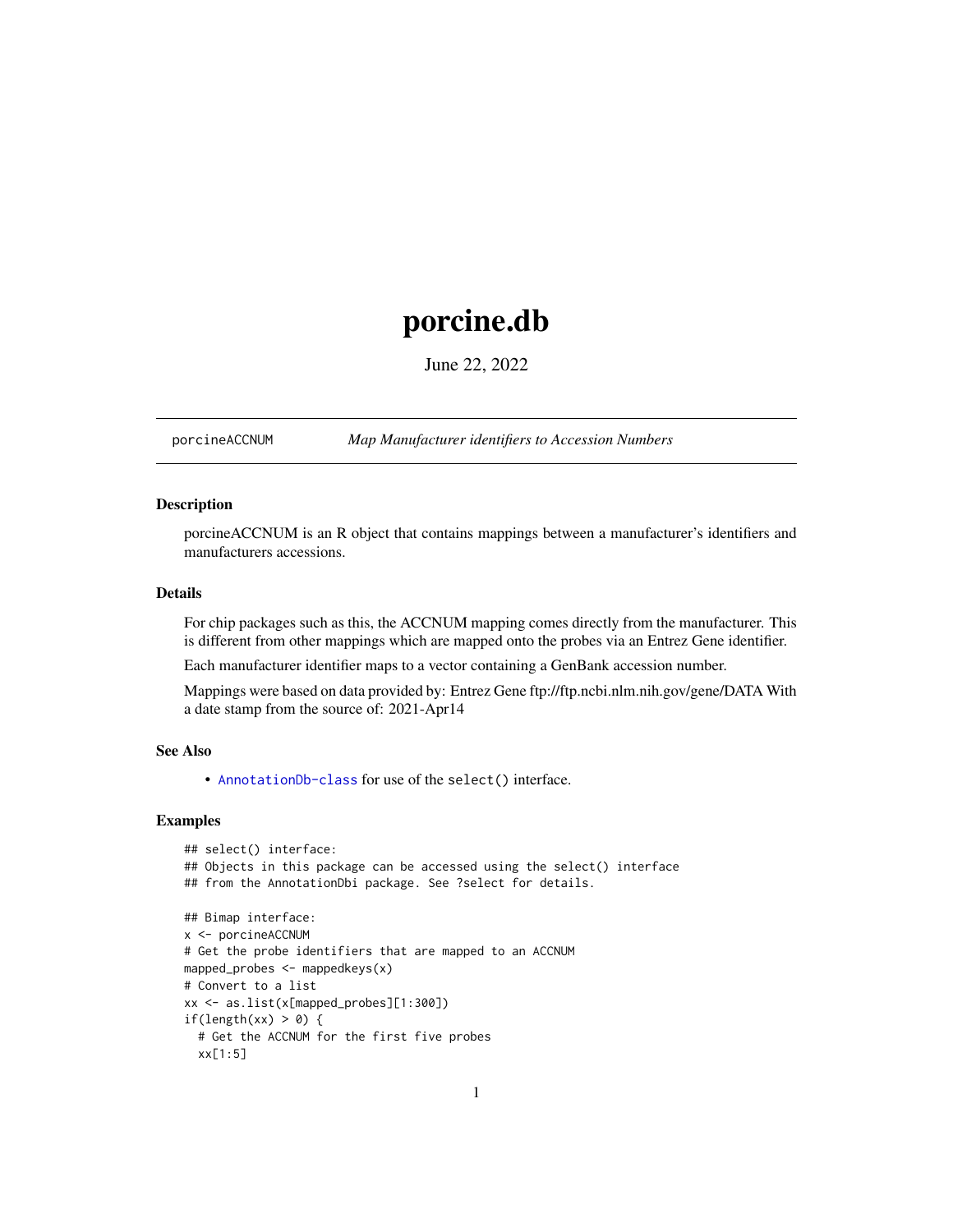```
# Get the first one
 xx[[1]]
}
```
porcineALIAS2PROBE *Map between Common Gene Symbol Identifiers and Manufacturer Identifiers*

#### Description

porcineALIAS is an R object that provides mappings between common gene symbol identifiers and manufacturer identifiers.

### Details

Each gene symbol is mapped to a named vector of manufacturer identifiers. The name represents the gene symbol and the vector contains all manufacturer identifiers that are found for that symbol. An NA is reported for any gene symbol that cannot be mapped to any manufacturer identifiers.

This mapping includes ALL gene symbols including those which are already listed in the SYMBOL map. The SYMBOL map is meant to only list official gene symbols, while the ALIAS maps are meant to store all used symbols.

Mappings were based on data provided by: Entrez Gene ftp://ftp.ncbi.nlm.nih.gov/gene/DATA With a date stamp from the source of: 2021-Apr14

## See Also

• [AnnotationDb-class](#page-0-0) for use of the select() interface.

```
## select() interface:
## Objects in this package can be accessed using the select() interface
## from the AnnotationDbi package. See ?select for details.
## Bimap interface:
# Convert the object to a list
xx <- as.list(porcineALIAS2PROBE)
if(length(xx) > 0){
    # Get the probe identifiers for the first two aliases
   xx[1:2]
   # Get the first one
   xx[[1]]
}
```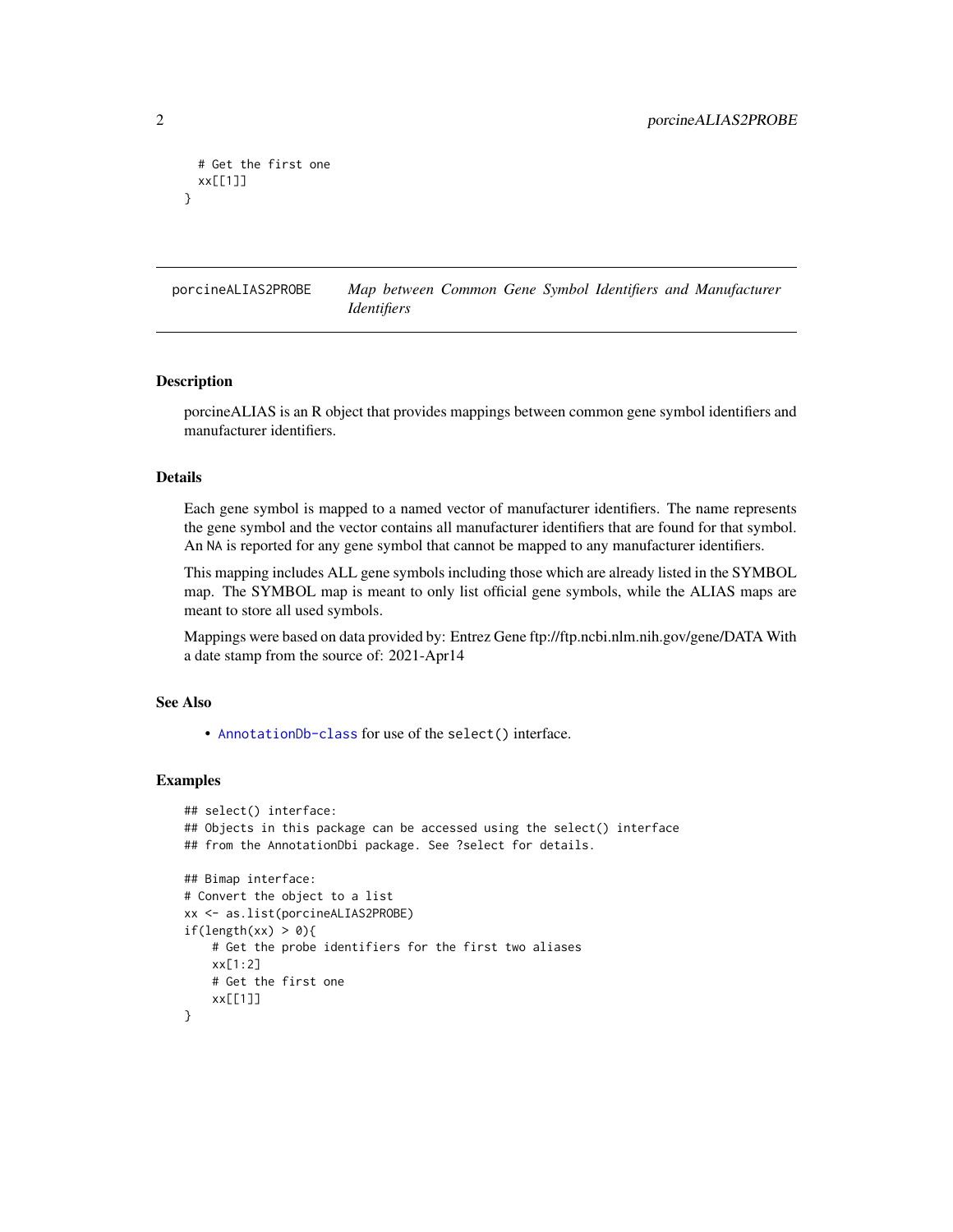<span id="page-2-0"></span>

#### Description

Welcome to the porcine.db annotation Package. The purpose of this package is to provide detailed information about the porcine platform. This package is updated biannually.

Objects in this package are accessed using the select() interface. See ?select in the AnnotationDbi package for details.

#### See Also

• [AnnotationDb-class](#page-0-0) for use of keys(), columns() and select().

#### Examples

```
## select() interface:
## Objects in this package can be accessed using the select() interface
## from the AnnotationDbi package. See ?select for details.
columns(porcine.db)
## Bimap interface:
## The 'old style' of interacting with these objects is manipulation as
## bimaps. While this approach is still available we strongly encourage the
## use of select().
ls("package:porcine.db")
```
porcineCHR *Map Manufacturer IDs to Chromosomes*

#### **Description**

porcineCHR is an R object that provides mappings between a manufacturer identifier and the chromosome that contains the gene of interest.

### Details

Each manufacturer identifier maps to a vector of chromosomes. Due to inconsistencies that may exist at the time the object was built, the vector may contain more than one chromosome (e.g., the identifier may map to more than one chromosome). If the chromosomal location is unknown, the vector will contain an NA.

Mappings were based on data provided by: Entrez Gene ftp://ftp.ncbi.nlm.nih.gov/gene/DATA With a date stamp from the source of: 2021-Apr14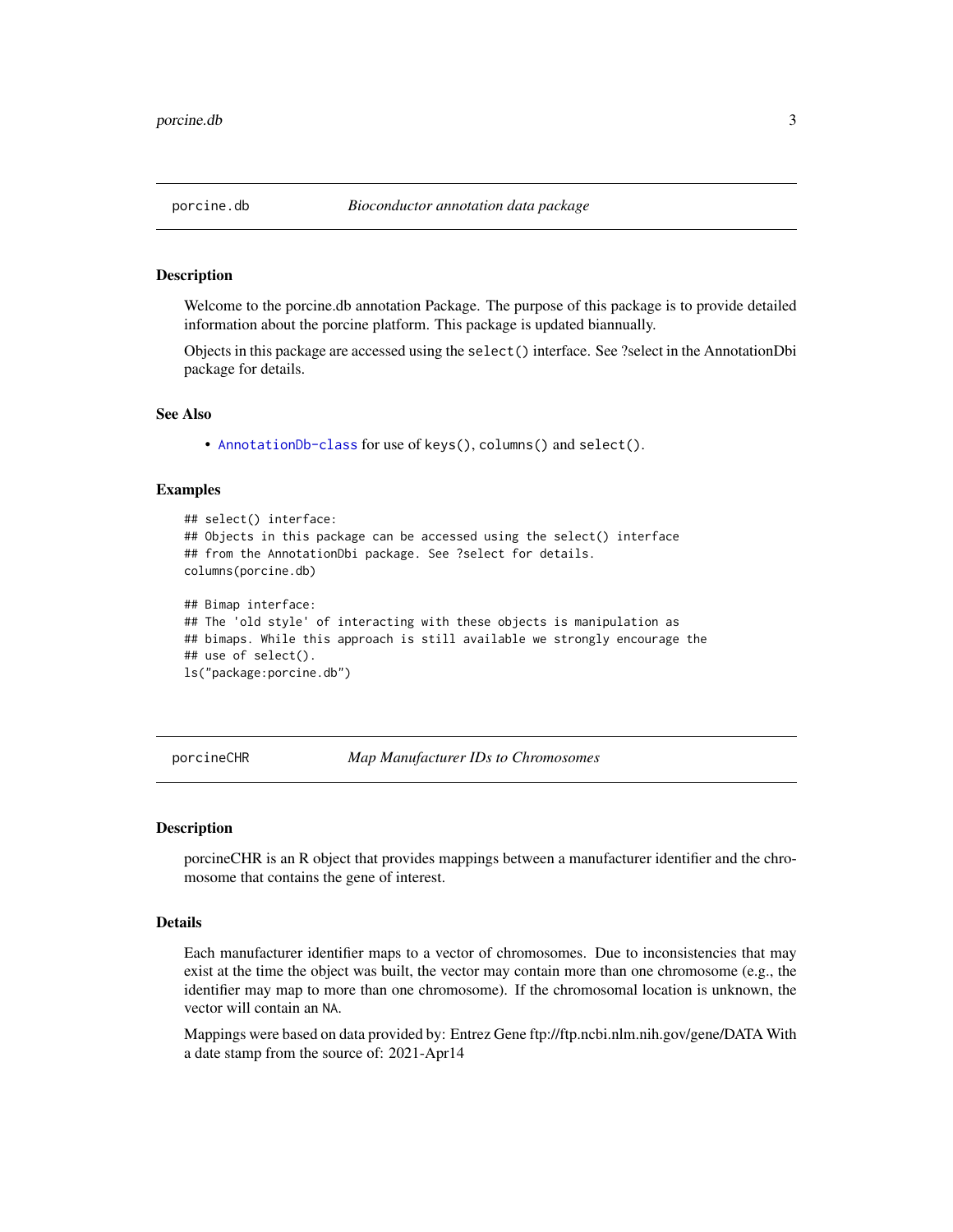## <span id="page-3-0"></span>See Also

• [AnnotationDb-class](#page-0-0) for use of the select() interface.

#### Examples

```
## select() interface:
## Objects in this package can be accessed using the select() interface
## from the AnnotationDbi package. See ?select for details.
## Bimap interface:
x <- porcineCHR
# Get the probe identifiers that are mapped to a chromosome
mapped_probes <- mappedkeys(x)
# Convert to a list
xx <- as.list(x[mapped_probes][1:300])
if(length(xx) > 0) {
 # Get the CHR for the first five probes
 xx[1:5]
 # Get the first one
 xx[[1]]
}
```
porcineENTREZID *Map between Manufacturer Identifiers and Entrez Gene*

#### **Description**

porcineENTREZID is an R object that provides mappings between manufacturer identifiers and Entrez Gene identifiers.

## Details

Each manufacturer identifier is mapped to a vector of Entrez Gene identifiers. An NA is assigned to those manufacturer identifiers that can not be mapped to an Entrez Gene identifier at this time.

If a given manufacturer identifier can be mapped to different Entrez Gene identifiers from various sources, we attempt to select the common identifiers. If a concensus cannot be determined, we select the smallest identifier.

Mappings were based on data provided by: Entrez Gene ftp://ftp.ncbi.nlm.nih.gov/gene/DATA With a date stamp from the source of: 2021-Apr14

#### References

<https://www.ncbi.nlm.nih.gov/entrez/query.fcgi?db=gene>

#### See Also

• [AnnotationDb-class](#page-0-0) for use of the select() interface.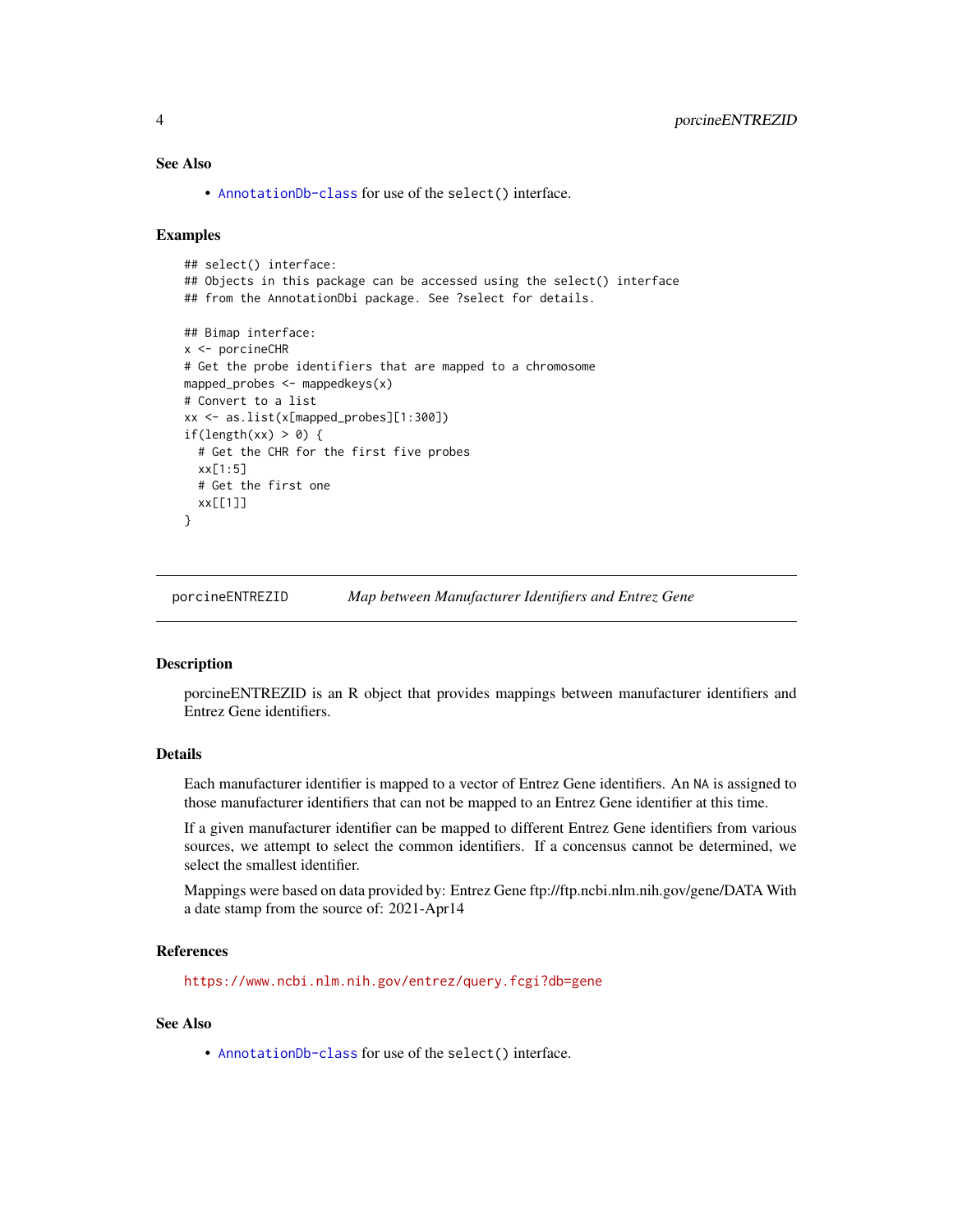## <span id="page-4-0"></span>porcineENZYME 5

#### Examples

```
## select() interface:
## Objects in this package can be accessed using the select() interface
## from the AnnotationDbi package. See ?select for details.
## Bimap interface:
x <- porcineENTREZID
# Get the probe identifiers that are mapped to an ENTREZ Gene ID
mapped_probes <- mappedkeys(x)
# Convert to a list
xx <- as.list(x[mapped_probes][1:300])
if(length(xx) > 0) {
 # Get the ENTREZID for the first five probes
 xx[1:5]# Get the first one
 xx[[1]]
}
```
porcineENZYME *Maps between Manufacturer IDs and Enzyme Commission (EC) Numbers*

#### **Description**

porcineENZYME is an R object that provides mappings between manufacturer identifiers and EC numbers. porcineENZYME2PROBE is an R object that maps Enzyme Commission (EC) numbers to manufacturer identifiers.

#### Details

When the porcineENZYME maping viewed as a list, each manufacturer identifier maps to a named vector containing the EC number that corresponds to the enzyme produced by that gene. The names corresponds to the manufacturer identifiers. If this information is unknown, the vector will contain an NA.

For the porcineENZYME2PROBE, each EC number maps to a named vector containing all of the manufacturer identifiers that correspond to the gene that produces that enzyme. The name of the vector corresponds to the EC number.

Enzyme Commission numbers are assigned by the Nomenclature Committee of the International Union of Biochemistry and Molecular Biology <http://www.chem.qmw.ac.uk/iubmb/enzyme/> to allow enzymes to be identified.

An Enzyme Commission number is of the format EC x.y.z.w, where x, y, z, and w are numeric numbers. In porcineENZYME2PROBE, EC is dropped from the Enzyme Commission numbers.

Enzyme Commission numbers have corresponding names that describe the functions of enzymes in such a way that EC x is a more general description than EC x.y that in turn is a more general description than EC x.y.z. The top level EC numbers and names are listed below:

EC 1 oxidoreductases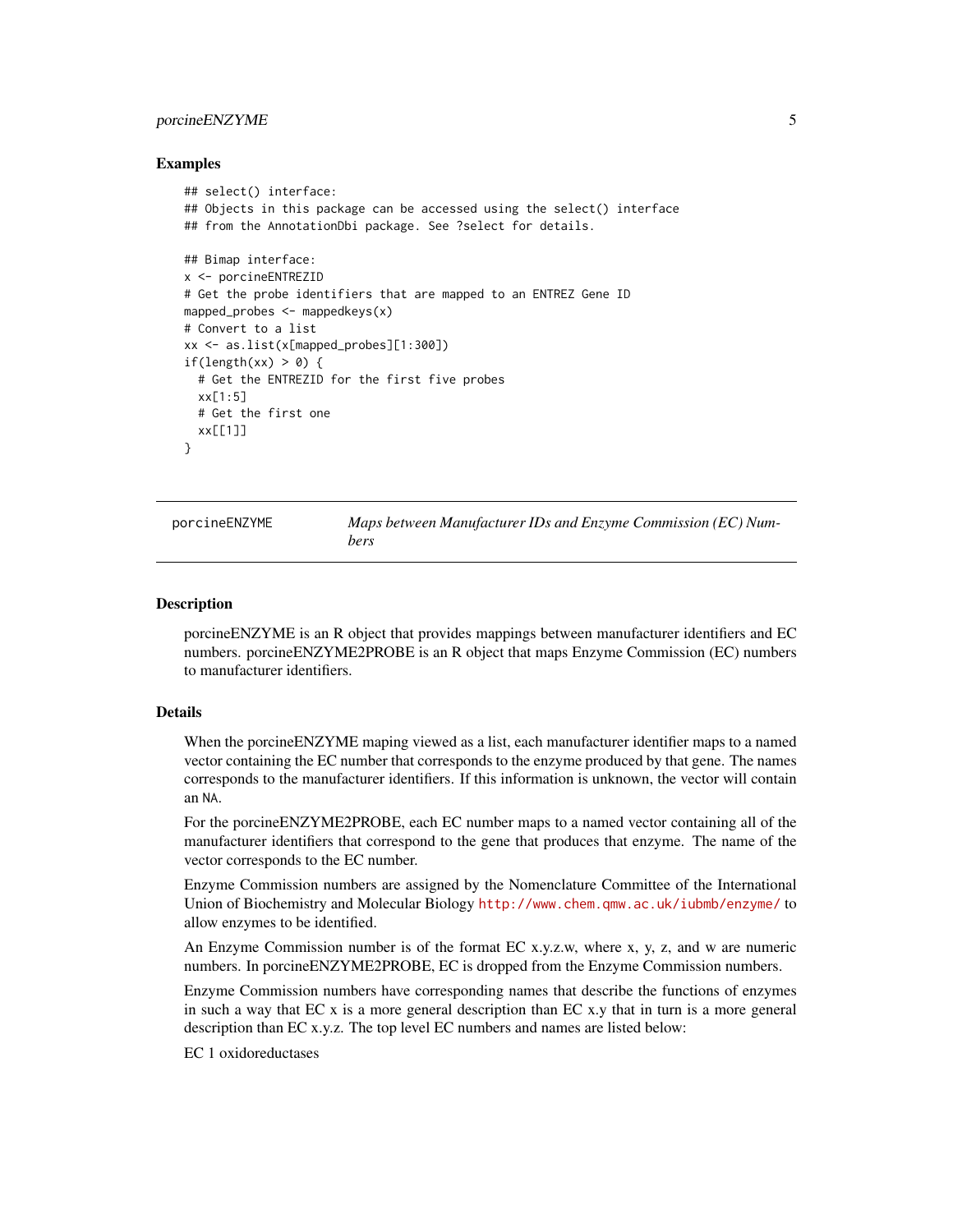EC 2 transferases

EC 3 hydrolases

EC 4 lyases

EC 5 isomerases

EC 6 ligases

The EC name for a given EC number can be viewed at [http://www.chem.qmul.ac.uk/iupac/](http://www.chem.qmul.ac.uk/iupac/jcbn/index.html#6) [jcbn/index.html#6](http://www.chem.qmul.ac.uk/iupac/jcbn/index.html#6)

Mappings between probe identifiers and enzyme identifiers were obtained using files provided by: KEGG GENOME ftp://ftp.genome.jp/pub/kegg/genomes With a date stamp from the source of: 2011-Mar15

#### References

<ftp://ftp.genome.ad.jp/pub/kegg/pathways>

#### See Also

• [AnnotationDb-class](#page-0-0) for use of the select() interface.

```
## select() interface:
## Objects in this package can be accessed using the select() interface
## from the AnnotationDbi package. See ?select for details.
## Bimap interface:
x <- porcineENZYME
# Get the probe identifiers that are mapped to an EC number
mapped_probes <- mappedkeys(x)
# Convert to a list
xx <- as.list(x[mapped_probes][1:3])
if(length(xx) > 0) {
  # Get the ENZYME for the first five probes
  xx[1:5]
  # Get the first one
  xx[[1]]
}
# Now convert porcineENZYME2PROBE to a list to see inside
x <- porcineENZYME2PROBE
mapped_probes <- mappedkeys(x)
## convert to a list
xx <- as.list(x[mapped_probes][1:3])
if(length(xx) > 0){
   # Get the probe identifiers for the first five enzyme
   #commission numbers
   xx[1:5]
   # Get the first one
   xx[[1]]
}
```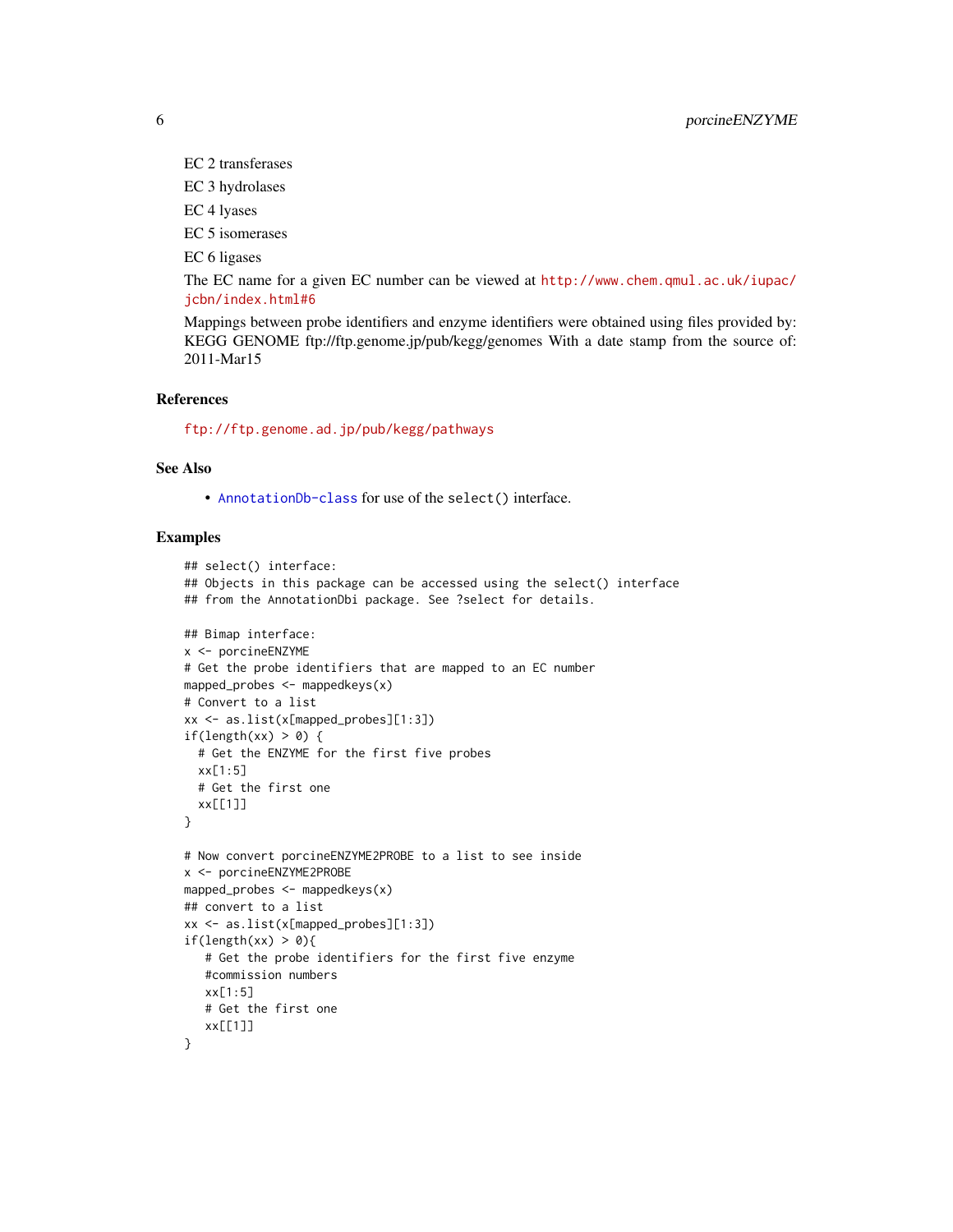## <span id="page-6-0"></span>Description

porcineGENENAME is an R object that maps manufacturer identifiers to the corresponding gene name.

## Details

Each manufacturer identifier maps to a named vector containing the gene name. The vector name corresponds to the manufacturer identifier. If the gene name is unknown, the vector will contain an NA.

Gene names currently include both the official (validated by a nomenclature committee) and preferred names (interim selected for display) for genes. Efforts are being made to differentiate the two by adding a name to the vector.

Mappings were based on data provided by: Entrez Gene ftp://ftp.ncbi.nlm.nih.gov/gene/DATA With a date stamp from the source of: 2021-Apr14

## See Also

• [AnnotationDb-class](#page-0-0) for use of the select() interface.

```
## select() interface:
## Objects in this package can be accessed using the select() interface
## from the AnnotationDbi package. See ?select for details.
## Bimap interface:
x <- porcineGENENAME
# Get the probe identifiers that are mapped to a gene name
mapped_probes <- mappedkeys(x)
# Convert to a list
xx <- as.list(x[mapped_probes][1:300])
if(length(xx) > 0) {
  # Get the GENENAME for the first five probes
  xx[1:5]
  # Get the first one
  xx[[1]]
}
```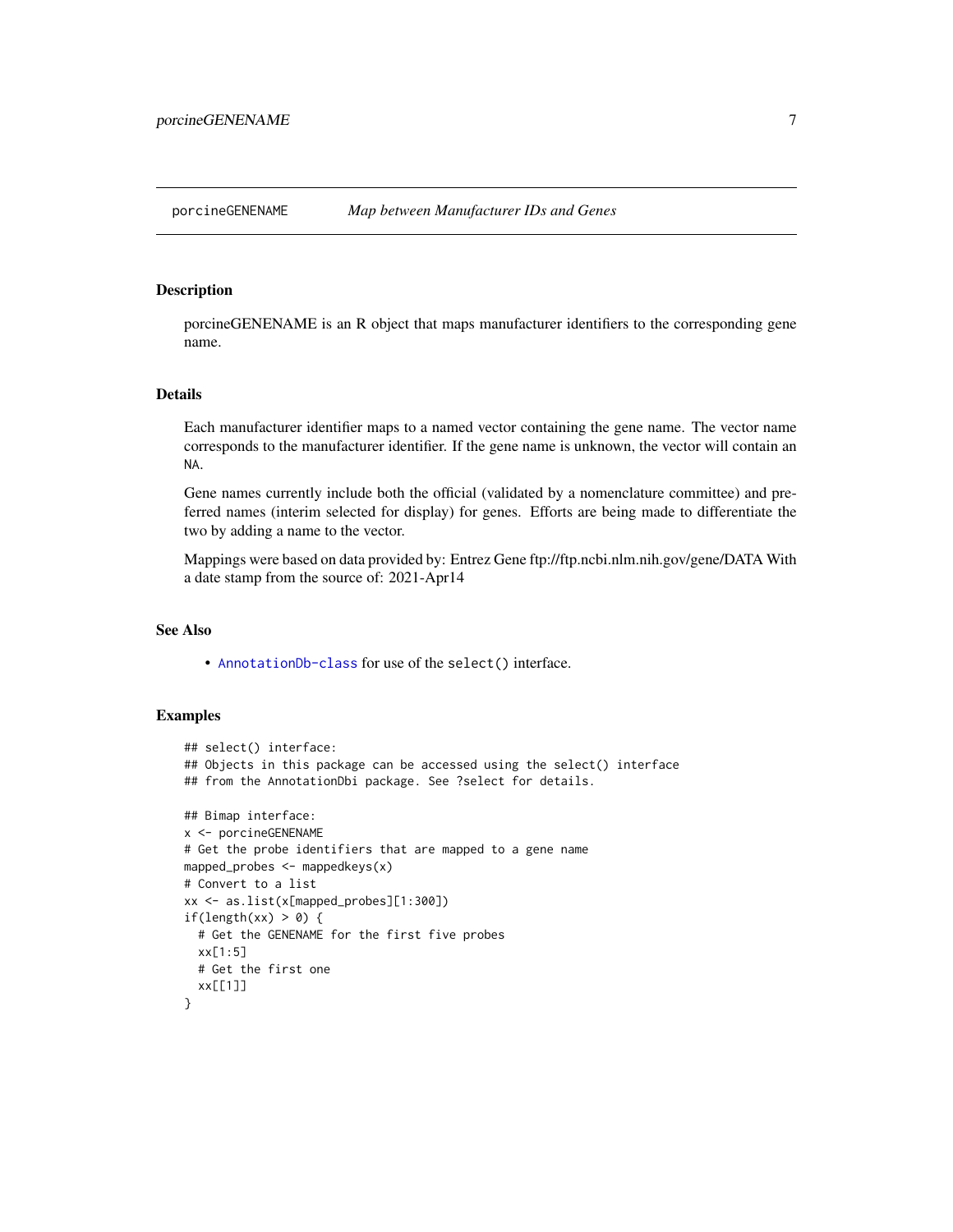#### <span id="page-7-0"></span>**Description**

porcineGO is an R object that provides mappings between manufacturer identifiers and the GO identifiers that they are directly associated with. This mapping and its reverse mapping (porcineGO2PROBE) do NOT associate the child terms from the GO ontology with the gene. Only the directly evidenced terms are represented here.

porcineGO2ALLPROBES is an R object that provides mappings between a given GO identifier and all of the manufacturer identifiers annotated at that GO term OR TO ONE OF IT'S CHILD NODES in the GO ontology. Thus, this mapping is much larger and more inclusive than porcineGO2PROBE.

#### Details

If porcineGO is cast as a list, each manufacturer identifier is mapped to a list of lists. The names on the outer list are GO identifiers. Each inner list consists of three named elements: GOID, Ontology, and Evidence.

The GOID element matches the GO identifier named in the outer list and is included for convenience when processing the data using 'lapply'.

The Ontology element indicates which of the three Gene Ontology categories this identifier belongs to. The categories are biological process (BP), cellular component (CC), and molecular function (MF).

The Evidence element contains a code indicating what kind of evidence supports the association of the GO identifier to the manufacturer id. Some of the evidence codes in use include:

IMP: inferred from mutant phenotype

IGI: inferred from genetic interaction

IPI: inferred from physical interaction

ISS: inferred from sequence similarity

IDA: inferred from direct assay

IEP: inferred from expression pattern

IEA: inferred from electronic annotation

TAS: traceable author statement

NAS: non-traceable author statement

ND: no biological data available

IC: inferred by curator

A more complete listing of evidence codes can be found at:

<http://www.geneontology.org/GO.evidence.shtml>

If porcineGO2ALLPROBES or porcineGO2PROBE is cast as a list, each GO term maps to a named vector of manufacturer identifiers and evidence codes. A GO identifier may be mapped to the same manufacturer identifier more than once but the evidence code can be different. Mappings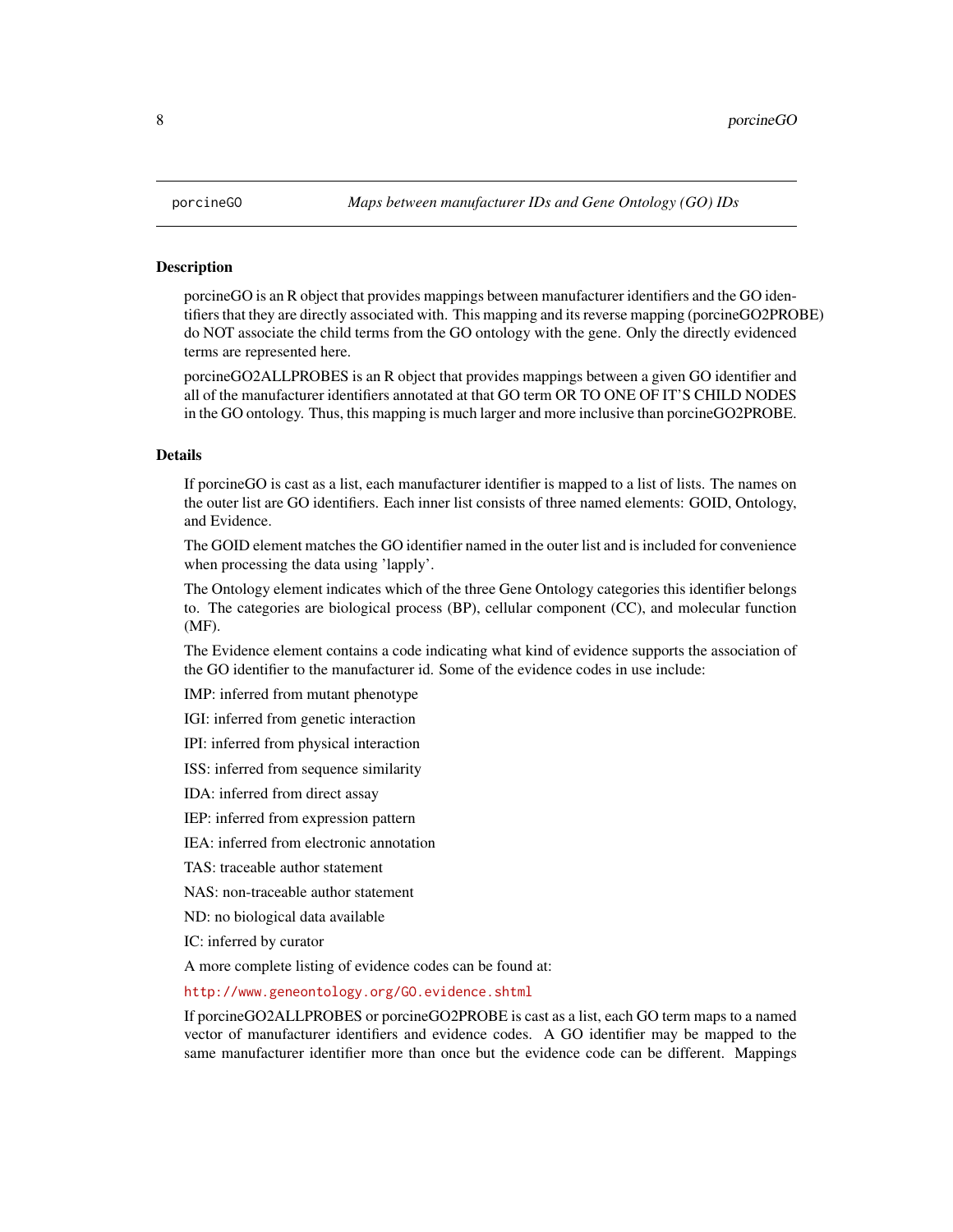#### <span id="page-8-0"></span>porcineGO 99

between Gene Ontology identifiers and Gene Ontology terms and other information are available in a separate data package named GO.

Whenever any of these mappings are cast as a data.frame, all the results will be output in an appropriate tabular form.

Mappings between manufacturer identifiers and GO information were obtained through their mappings to manufacturer identifiers. NAs are assigned to manufacturer identifiers that can not be mapped to any Gene Ontology information. Mappings between Gene Ontology identifiers an Gene Ontology terms and other information are available in a separate data package named GO.

All mappings were based on data provided by: Gene Ontology http://current.geneontology.org/ontology/gobasic.obo With a date stamp from the source of: 2021-02-01

#### References

<ftp://ftp.ncbi.nlm.nih.gov/gene/DATA/>

#### See Also

- [porcineGO2ALLPROBES](#page-7-0)
- [AnnotationDb-class](#page-0-0) for use of the select() interface.

```
## select() interface:
## Objects in this package can be accessed using the select() interface
## from the AnnotationDbi package. See ?select for details.
## Bimap interface:
x <- porcineGO
# Get the manufacturer identifiers that are mapped to a GO ID
mapped_genes \leq mappedkeys(x)
# Convert to a list
xx <- as.list(x[mapped_genes][1:300])
if(length(xx) > 0) {
    # Try the first one
   got \leq -xx[[1]]got[[1]][["GOID"]]
    got[[1]][["Ontology"]]
    got[[1]][["Evidence"]]
}
# For the reverse map:
x <- porcineGO2PROBE
mapped_genes <- mappedkeys(x)
# Convert to a list
xx <- as.list(x[mapped_genes][1:300])
if(length(xx) > 0){
    # Gets the manufacturer ids for the top 2nd and 3nd GO identifiers
    goids \leq xx[2:3]# Gets the manufacturer ids for the first element of goids
    goids[[1]]
    # Evidence code for the mappings
```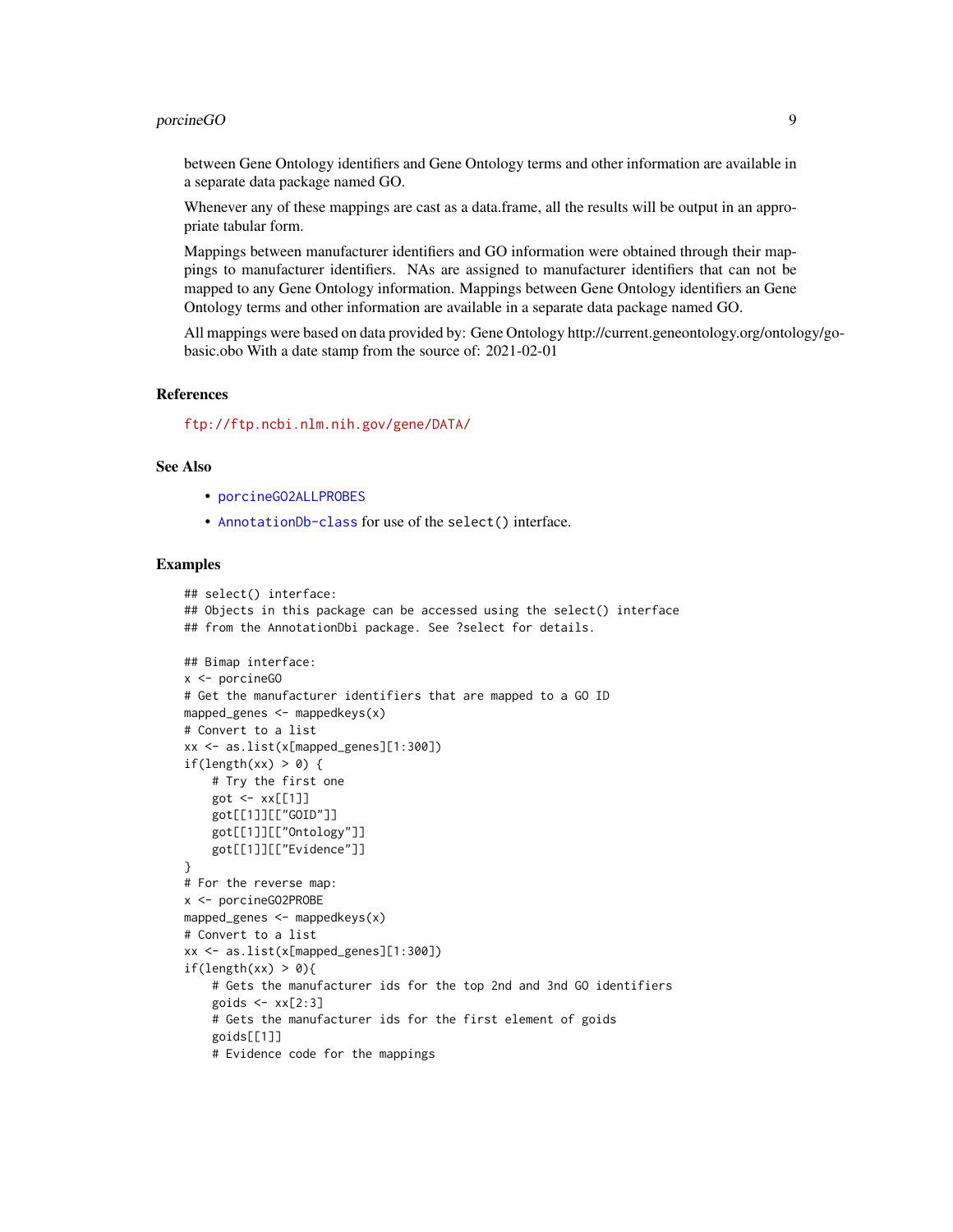```
names(goids[[1]])
}
x <- porcineGO2ALLPROBES
mapped_genes <- mappedkeys(x)
# Convert porcineGO2ALLPROBES to a list
xx <- as.list(x[mapped_genes][1:300])
if(length(xx) > 0){
# Gets the manufacturer identifiers for the top 2nd and 3nd GO identifiers
    goids \leq -x \times [2:3]# Gets all the manufacturer identifiers for the first element of goids
    goids[[1]]
    # Evidence code for the mappings
    names(goids[[1]])
}
```
porcineMAPCOUNTS *Number of mapped keys for the maps in package porcine.db*

#### Description

DEPRECATED. Counts in the MAPCOUNT table are out of sync and should not be used.

porcineMAPCOUNTS provides the "map count" (i.e. the count of mapped keys) for each map in package porcine.db.

#### Details

DEPRECATED. Counts in the MAPCOUNT table are out of sync and should not be used.

This "map count" information is precalculated and stored in the package annotation DB. This allows some quality control and is used by the [checkMAPCOUNTS](#page-0-0) function defined in AnnotationDbi to compare and validate different methods (like count.mappedkeys(x) or sum(!is.na(as.list(x)))) for getting the "map count" of a given map.

porcineORGANISM *The Organism information for porcine*

## **Description**

porcineORGANISM is an R object that contains a single item: a character string that names the organism for which porcine was built. porcineORGPKG is an R object that contains a chararcter vector with the name of the organism package that a chip package depends on for its gene-centric annotation.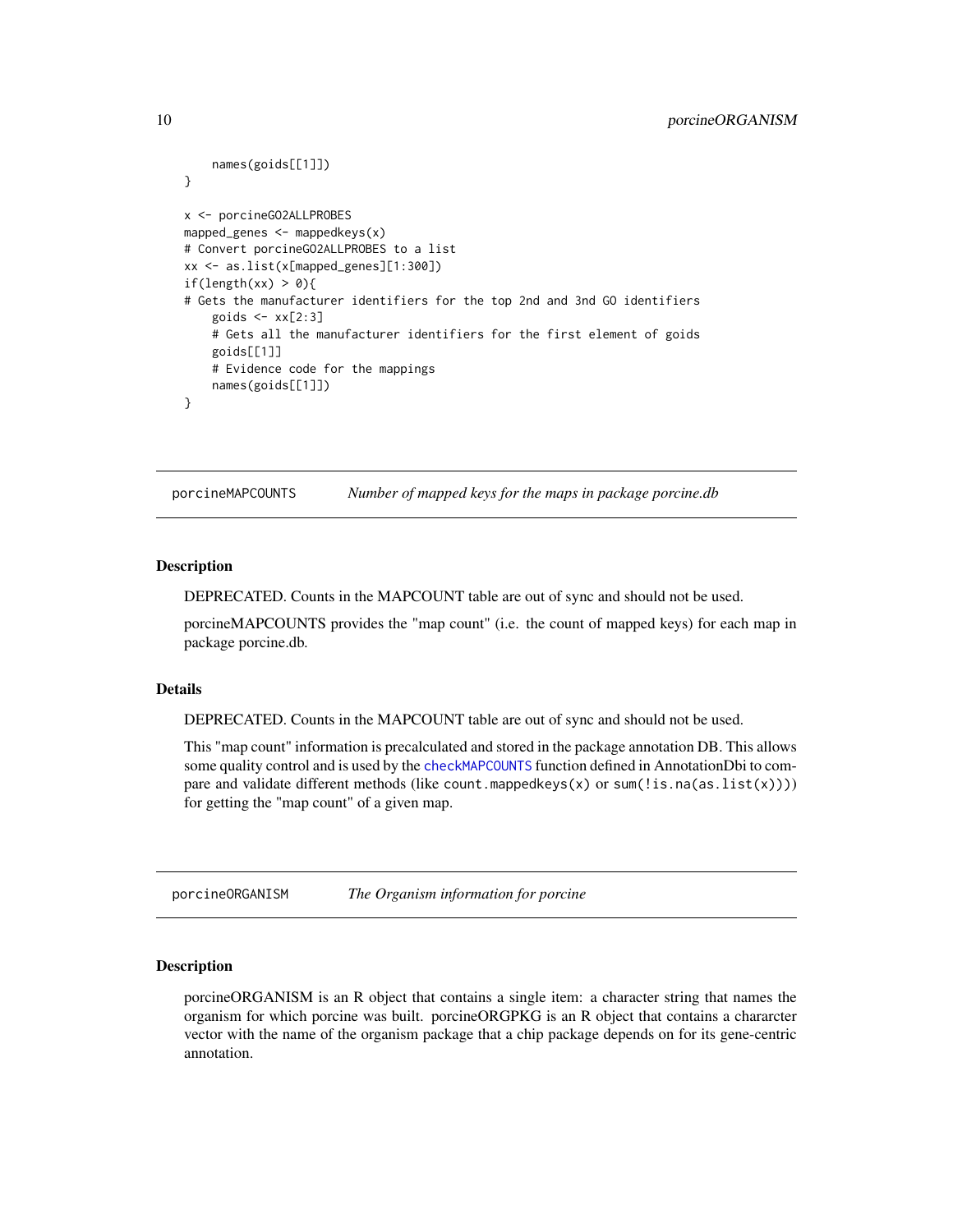#### <span id="page-10-0"></span>porcinePATH 11

#### Details

Although the package name is suggestive of the organism for which it was built, porcineORGAN-ISM provides a simple way to programmatically extract the organism name. porcineORGPKG provides a simple way to programmatically extract the name of the parent organism package. The parent organism package is a strict dependency for chip packages as this is where the gene cetric information is ultimately extracted from. The full package name will always be this string plus the extension ".db". But most programatic acces will not require this extension, so its more convenient to leave it out.

## See Also

• [AnnotationDb-class](#page-0-0) for use of the select() interface.

#### Examples

```
## select() interface:
## Objects in this package can be accessed using the select() interface
## from the AnnotationDbi package. See ?select for details.
## Bimap interface:
porcineORGANISM
porcineORGPKG
```
porcinePATH *Mappings between probe identifiers and KEGG pathway identifiers*

#### **Description**

KEGG (Kyoto Encyclopedia of Genes and Genomes) maintains pathway data for various organisms.

porcinePATH maps probe identifiers to the identifiers used by KEGG for pathways in which the genes represented by the probe identifiers are involved

porcinePATH2PROBE is an R object that provides mappings between KEGG identifiers and manufacturer identifiers.

#### Details

Each KEGG pathway has a name and identifier. Pathway name for a given pathway identifier can be obtained using the KEGG data package that can either be built using AnnBuilder or downloaded from Bioconductor <http://www.bioconductor.org>.

Graphic presentations of pathways are searchable at url http://www.genome.ad.jp/kegg/pathway.html by using pathway identifiers as keys.

Mappings were based on data provided by: KEGG GENOME ftp://ftp.genome.jp/pub/kegg/genomes With a date stamp from the source of: 2011-Mar15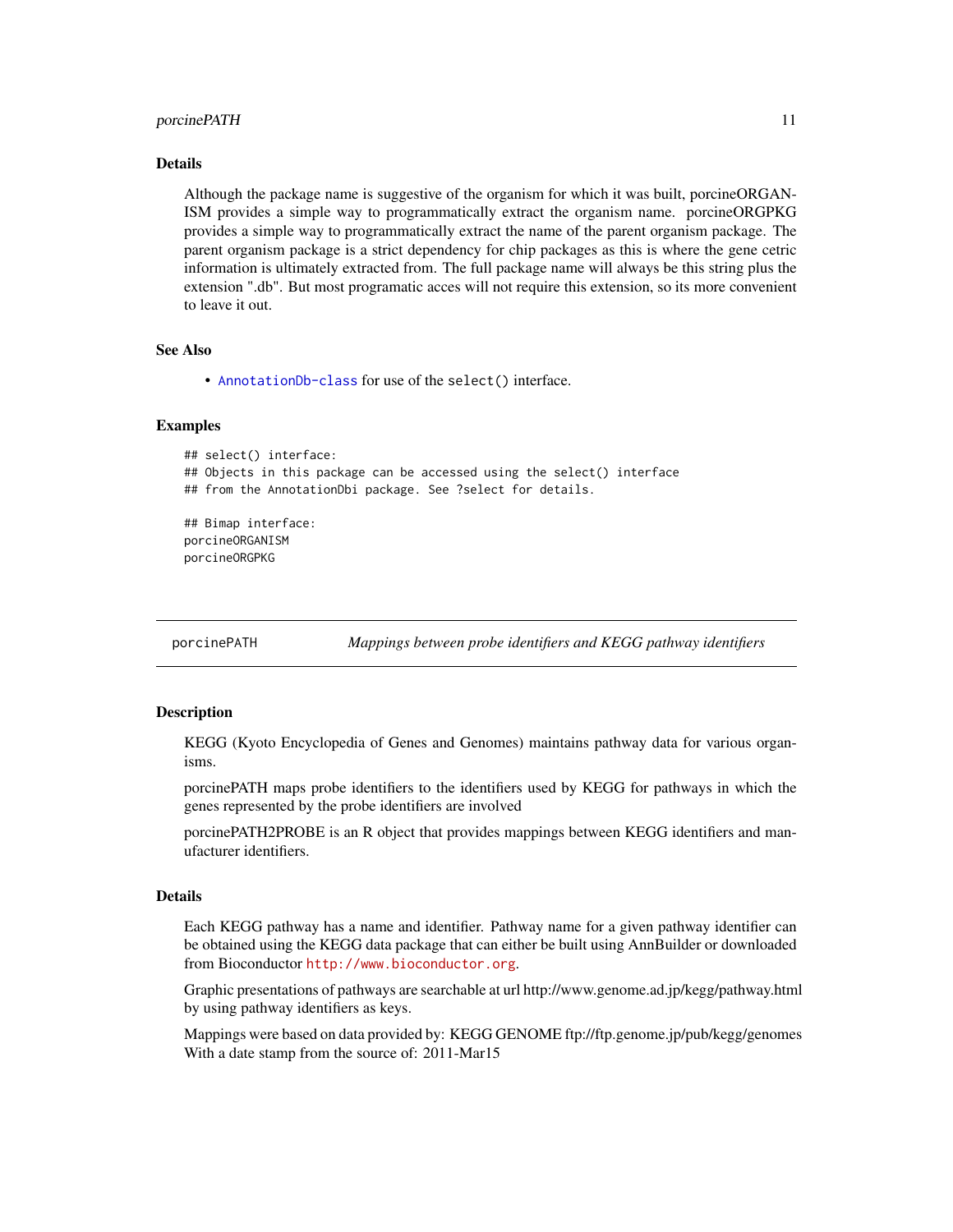#### <span id="page-11-0"></span>References

<http://www.genome.ad.jp/kegg/>

#### See Also

• [AnnotationDb-class](#page-0-0) for use of the select() interface.

#### Examples

```
## select() interface:
## Objects in this package can be accessed using the select() interface
## from the AnnotationDbi package. See ?select for details.
## Bimap interface:
x <- porcinePATH
# Get the probe identifiers that are mapped to a KEGG pathway ID
mapped_probes <- mappedkeys(x)
# Convert to a list
xx <- as.list(x[mapped_probes][1:300])
if(length(xx) > 0) {
  # Get the PATH for the first five probes
  xx[1:5]
  # Get the first one
  xx[[1]]
}
x <- porcinePATH
mapped_probes <- mappedkeys(x)
# Now convert the porcinePATH2PROBE object to a list
xx <- as.list(x[mapped_probes][1:300])
if(length(xx) > 0){
    # Get the probe identifiers for the first two pathway identifiers
    xx[1:2]
    # Get the first one
    xx[[1]]
}
```
porcinePMID *Maps between Manufacturer Identifiers and PubMed Identifiers*

#### Description

porcinePMID is an R object that provides mappings between manufacturer identifiers and PubMed identifiers. porcinePMID2PROBE is an R object that provides mappings between PubMed identifiers and manufacturer identifiers.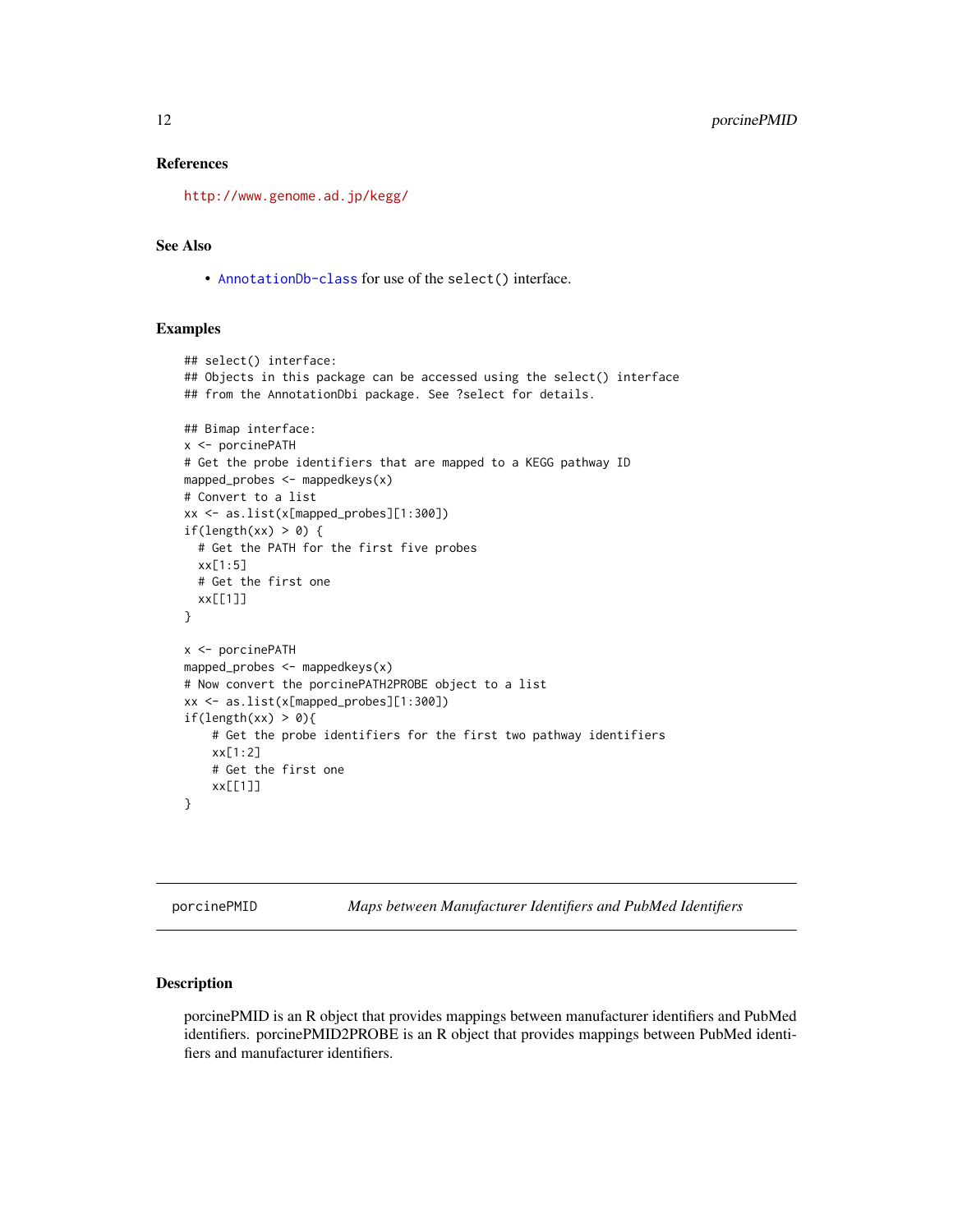#### porcinePMID 13

#### Details

When porcinePMID is viewed as a list each manufacturer identifier is mapped to a named vector of PubMed identifiers. The name associated with each vector corresponds to the manufacturer identifier. The length of the vector may be one or greater, depending on how many PubMed identifiers a given manufacturer identifier is mapped to. An NA is reported for any manufacturer identifier that cannot be mapped to a PubMed identifier.

When porcinePMID2PROBE is viewed as a list each PubMed identifier is mapped to a named vector of manufacturer identifiers. The name represents the PubMed identifier and the vector contains all manufacturer identifiers that are represented by that PubMed identifier. The length of the vector may be one or longer, depending on how many manufacturer identifiers are mapped to a given PubMed identifier.

Titles, abstracts, and possibly full texts of articles can be obtained from PubMed by providing a valid PubMed identifier. The pubmed function of annotate can also be used for the same purpose.

Mappings were based on data provided by: Entrez Gene ftp://ftp.ncbi.nlm.nih.gov/gene/DATA With a date stamp from the source of: 2021-Apr14

#### References

<https://www.ncbi.nlm.nih.gov/entrez/query.fcgi?db=PubMed>

## See Also

• [AnnotationDb-class](#page-0-0) for use of the select() interface.

```
## select() interface:
## Objects in this package can be accessed using the select() interface
## from the AnnotationDbi package. See ?select for details.
## Bimap interface:
x <- porcinePMID
# Get the probe identifiers that are mapped to any PubMed ID
mapped_probes \leq mappedkeys(x)
# Convert to a list
xx <- as.list(x[mapped_probes][1:300])
if(length(xx) > 0)# Get the PubMed identifiers for the first two probe identifiers
    xx[1:2]
    # Get the first one
    xx[[1]]
    if(interactive() && !is.null(xx[[1]]) && !is.na(xx[[1]])
       && require(annotate)){
        # Get article information as XML files
        xmls < -pubmed(xx[[1]], disp = "data")# View article information using a browser
        pubmed(xx[[1]], disp = "browser")
    }
}
```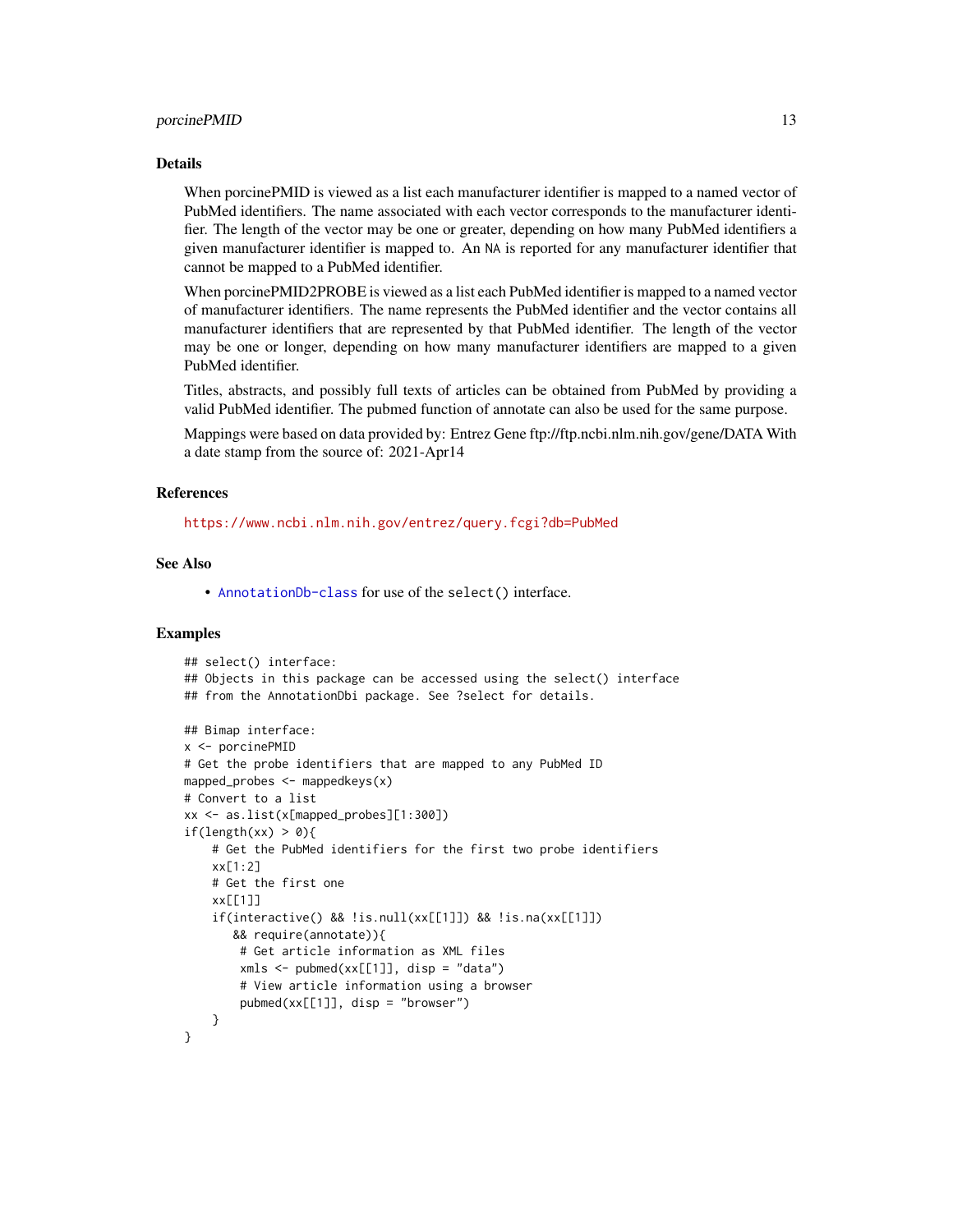```
x <- porcinePMID2PROBE
mapped_probes <- mappedkeys(x)
# Now convert the reverse map object porcinePMID2PROBE to a list
xx <- as.list(x[mapped_probes][1:300])
if(length(xx) > 0){
    # Get the probe identifiers for the first two PubMed identifiers
   xx[1:2]
    # Get the first one
   xx[[1]]
    if(interactive() && require(annotate)){
        # Get article information as XML files for a PubMed id
       xmls <- pubmed(names(xx)[1], disp = "data")
       # View article information using a browser
       pubmed(names(xx)[1], disp = "browser")
   }
}
```
porcineREFSEQ *Map between Manufacturer Identifiers and RefSeq Identifiers*

#### **Description**

porcineREFSEQ is an R object that provides mappings between manufacturer identifiers and Ref-Seq identifiers.

#### Details

Each manufacturer identifier is mapped to a named vector of RefSeq identifiers. The name represents the manufacturer identifier and the vector contains all RefSeq identifiers that can be mapped to that manufacturer identifier. The length of the vector may be one or greater, depending on how many RefSeq identifiers a given manufacturer identifier can be mapped to. An NA is reported for any manufacturer identifier that cannot be mapped to a RefSeq identifier at this time.

RefSeq identifiers differ in format according to the type of record the identifiers are for as shown below:

NG\\_XXXXX: RefSeq accessions for genomic region (nucleotide) records

NM\\_XXXXX: RefSeq accessions for mRNA records

NC\\_XXXXX: RefSeq accessions for chromosome records

NP\\_XXXXX: RefSeq accessions for protein records

XR\\_XXXXX: RefSeq accessions for model RNAs that are not associated with protein products

XM\\_XXXXX: RefSeq accessions for model mRNA records

XP\\_XXXXX: RefSeq accessions for model protein records

Where XXXXX is a sequence of integers.

NCBI <https://www.ncbi.nlm.nih.gov/RefSeq/> allows users to query the RefSeq database using RefSeq identifiers.

Mappings were based on data provided by: Entrez Gene ftp://ftp.ncbi.nlm.nih.gov/gene/DATA With a date stamp from the source of: 2021-Apr14

<span id="page-13-0"></span>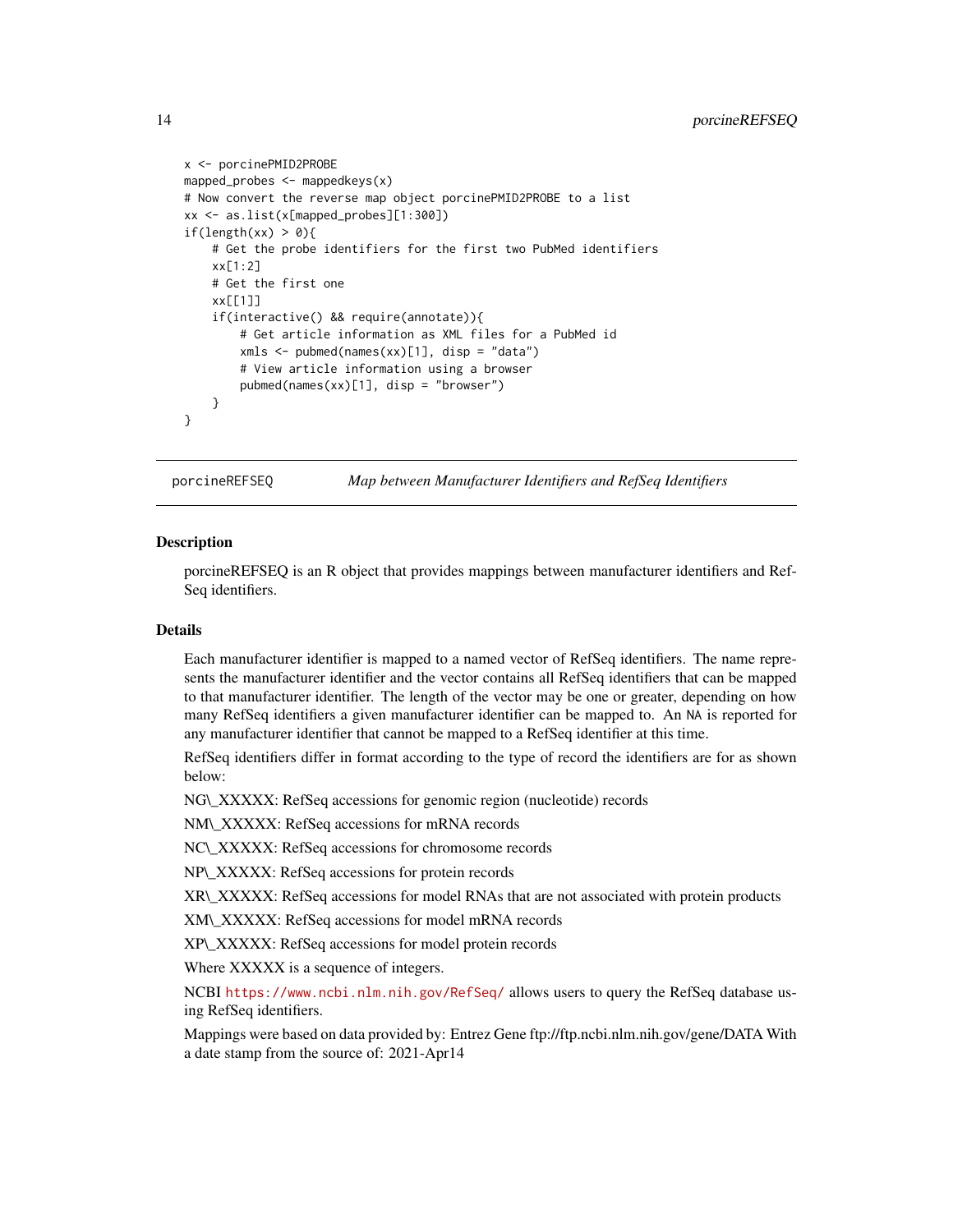## <span id="page-14-0"></span>porcineSYMBOL 15

#### References

<https://www.ncbi.nlm.nih.gov> <https://www.ncbi.nlm.nih.gov/RefSeq/>

#### See Also

• [AnnotationDb-class](#page-0-0) for use of the select() interface.

#### Examples

```
## select() interface:
## Objects in this package can be accessed using the select() interface
## from the AnnotationDbi package. See ?select for details.
## Bimap interface:
x <- porcineREFSEQ
# Get the probe identifiers that are mapped to any RefSeq ID
mapped_probes <- mappedkeys(x)
# Convert to a list
xx <- as.list(x[mapped_probes][1:300])
if(length(xx) > 0) {
  # Get the REFSEQ for the first five probes
  xx[1:5]
  # Get the first one
  xx[[1]]
}
```
porcineSYMBOL *Map between Manufacturer Identifiers and Gene Symbols*

## Description

porcineSYMBOL is an R object that provides mappings between manufacturer identifiers and gene abbreviations.

## **Details**

Each manufacturer identifier is mapped to an abbreviation for the corresponding gene. An NA is reported if there is no known abbreviation for a given gene.

Symbols typically consist of 3 letters that define either a single gene (ABC) or multiple genes (ABC1, ABC2, ABC3). Gene symbols can be used as key words to query public databases such as Entrez Gene.

Mappings were based on data provided by: Entrez Gene ftp://ftp.ncbi.nlm.nih.gov/gene/DATA With a date stamp from the source of: 2021-Apr14

## References

<https://www.ncbi.nlm.nih.gov/entrez/query.fcgi?db=gene>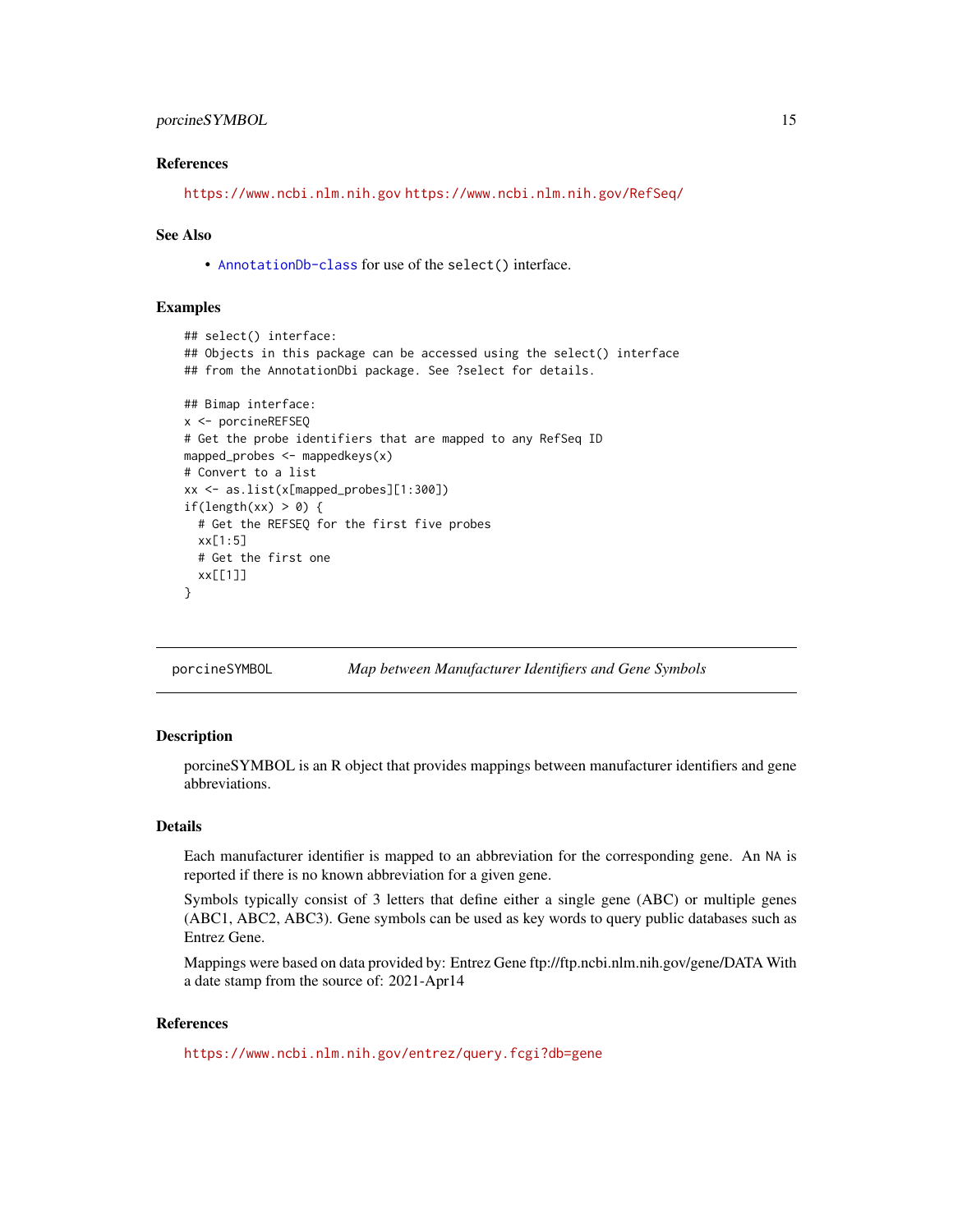## See Also

• [AnnotationDb-class](#page-0-0) for use of the select() interface.

#### Examples

```
## select() interface:
## Objects in this package can be accessed using the select() interface
## from the AnnotationDbi package. See ?select for details.
## Bimap interface:
x <- porcineSYMBOL
# Get the probe identifiers that are mapped to a gene symbol
mapped_probes <- mappedkeys(x)
# Convert to a list
xx <- as.list(x[mapped_probes][1:300])
if(length(xx) > 0) {
  # Get the SYMBOL for the first five probes
  xx[1:5]
  # Get the first one
  xx[[1]]
}
```
porcineUNIPROT *Map Uniprot accession numbers with Entrez Gene identifiers*

#### Description

porcineUNIPROT is an R object that contains mappings between the manufacturer identifiers and Uniprot accession numbers.

## Details

This object is a simple mapping of manufacturer identifiers to Uniprot Accessions.

Mappings were based on data provided by NCBI (link above) with an exception for fly, which required retrieving the data from ensembl <http://www.ensembl.org/biomart/martview/>

#### See Also

• [AnnotationDb-class](#page-0-0) for use of the select() interface.

```
## select() interface:
## Objects in this package can be accessed using the select() interface
## from the AnnotationDbi package. See ?select for details.
## Bimap interface:
x <- porcineUNIPROT
# Get the entrez gene IDs that are mapped to an Uniprot ID
```
<span id="page-15-0"></span>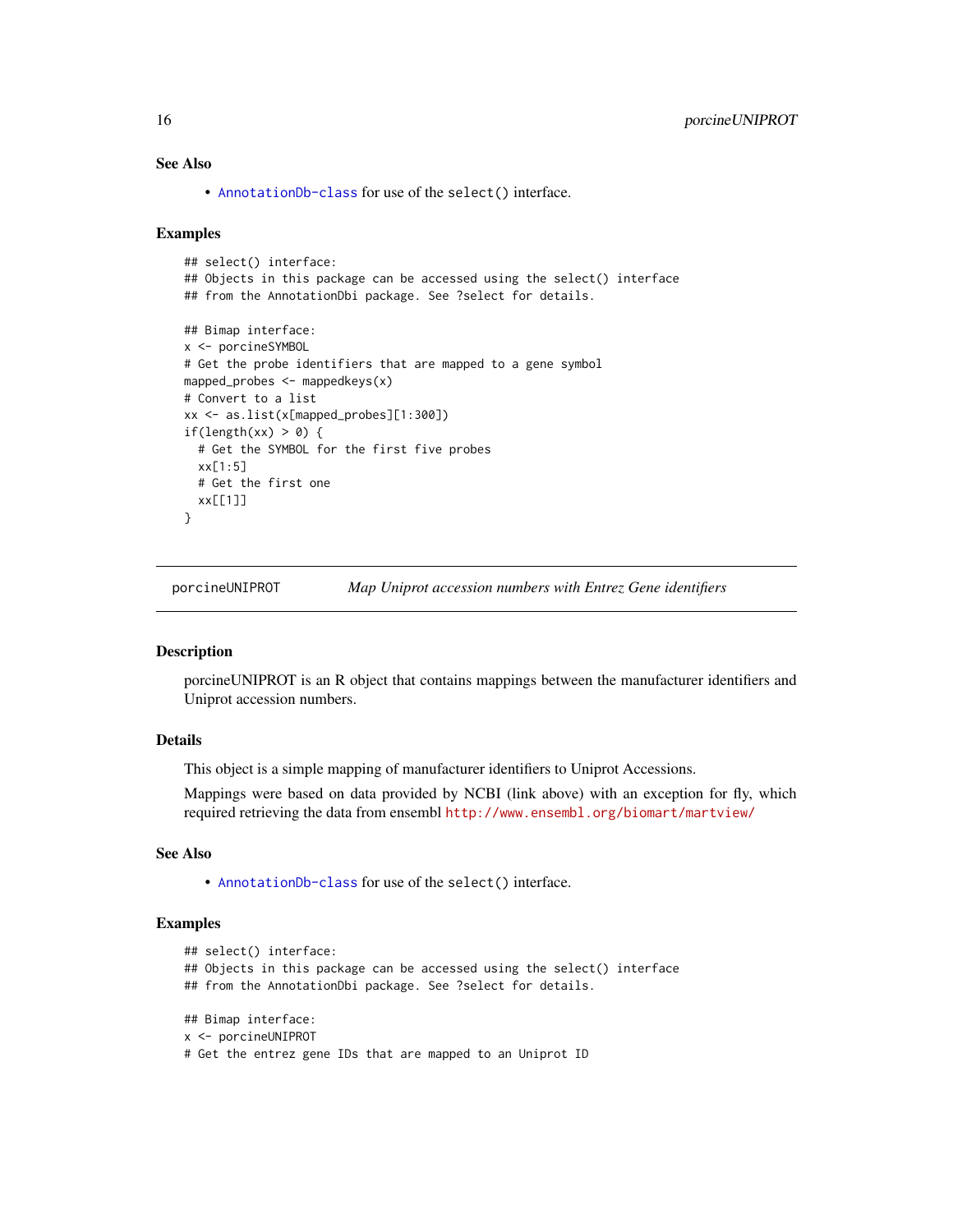## <span id="page-16-0"></span>porcine\_dbconn 17

```
mapped_genes <- mappedkeys(x)
# Convert to a list
xx <- as.list(x[mapped_genes][1:300])
if(length(xx) > 0) {
  # Get the Uniprot IDs for the first five genes
  xx[1:5]
  # Get the first one
  xx[[1]]
}
```

```
porcine_dbconn Collect information about the package annotation DB
```
## Description

Some convenience functions for getting a connection object to (or collecting information about) the package annotation DB.

## Usage

```
porcine_dbconn()
porcine_dbfile()
porcine_dbschema(file="", show.indices=FALSE)
porcine_dbInfo()
```
### Arguments

| file         | A connection, or a character string naming the file to print to (see the file<br>argument of the cat function for the details). |
|--------------|---------------------------------------------------------------------------------------------------------------------------------|
| show.indices | The CREATE INDEX statements are not shown by default. Use show, indices=TRUE<br>to get them.                                    |

#### Details

porcine\_dbconn returns a connection object to the package annotation DB. IMPORTANT: Don't call [dbDisconnect](#page-0-0) on the connection object returned by porcine\_dbconn or you will break all the [AnnDbObj](#page-0-0) objects defined in this package!

porcine\_dbfile returns the path (character string) to the package annotation DB (this is an SQLite file).

porcine\_dbschema prints the schema definition of the package annotation DB.

porcine\_dbInfo prints other information about the package annotation DB.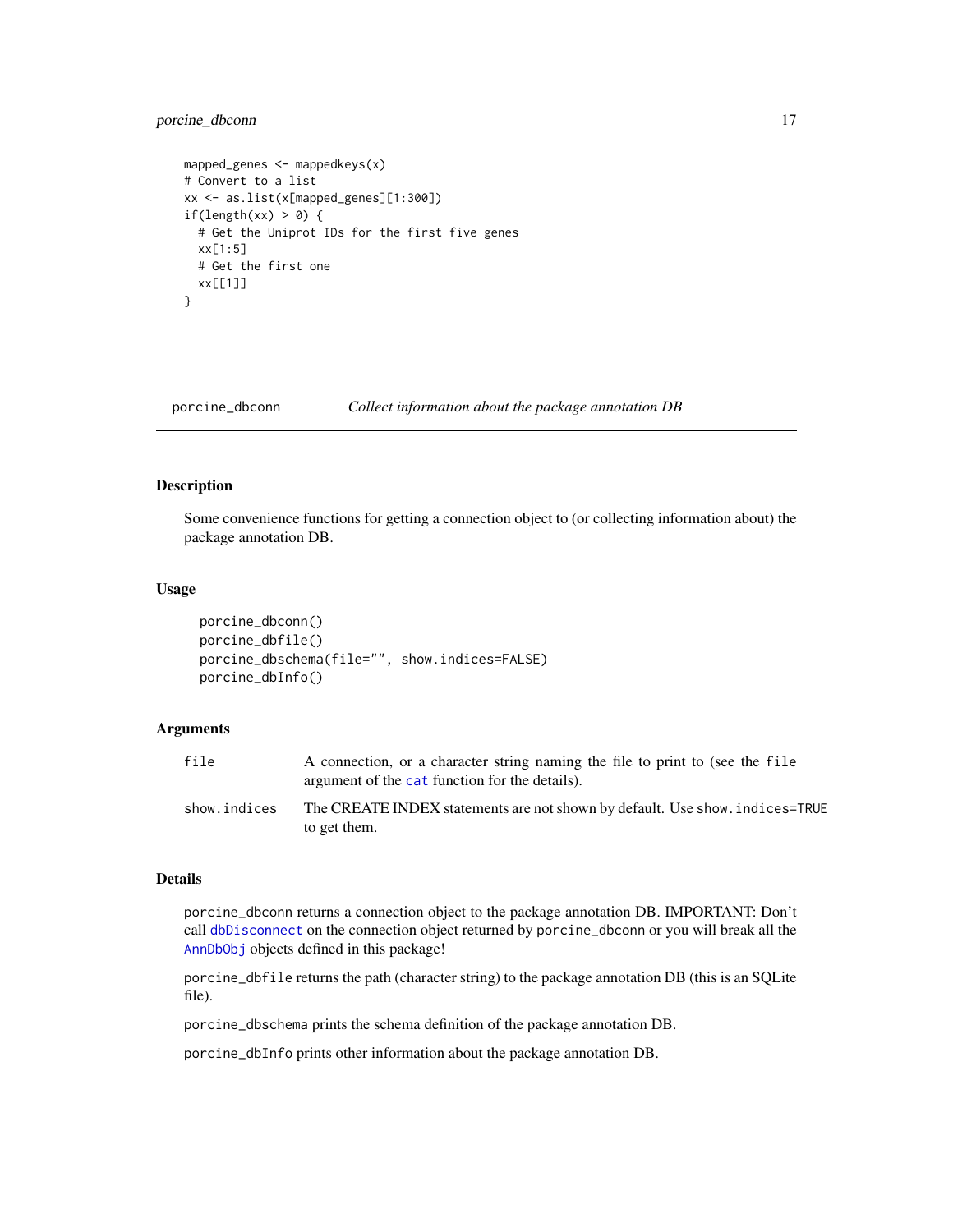## <span id="page-17-0"></span>Value

porcine\_dbconn: a DBIConnection object representing an open connection to the package annotation DB.

porcine\_dbfile: a character string with the path to the package annotation DB.

porcine\_dbschema: none (invisible NULL).

porcine\_dbInfo: none (invisible NULL).

## See Also

[dbGetQuery](#page-0-0), [dbConnect](#page-0-0), [dbconn](#page-0-0), [dbfile](#page-0-0), [dbschema](#page-0-0), [dbInfo](#page-0-0)

## Examples

```
library(DBI)
## Count the number of rows in the "probes" table:
dbGetQuery(porcine_dbconn(), "SELECT COUNT(*) FROM probes")
```
porcine\_dbschema()

porcine\_dbInfo()